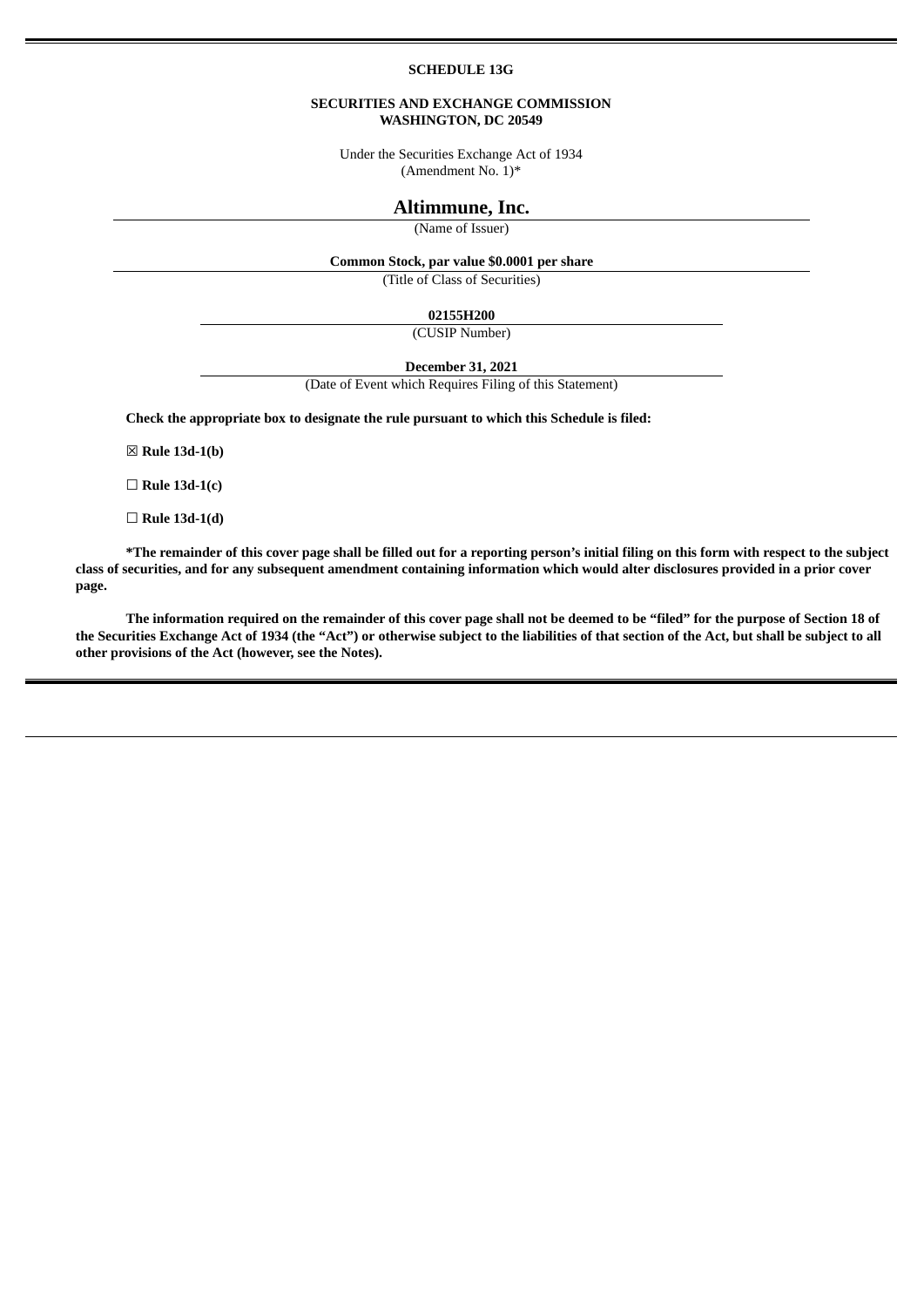| 1                       | <b>NAMES OF REPORTING PERSONS</b>                                                                           |   |                                                 |  |
|-------------------------|-------------------------------------------------------------------------------------------------------------|---|-------------------------------------------------|--|
|                         | Baker Bros. Advisors LP                                                                                     |   |                                                 |  |
| $\overline{2}$          | <b>CHECK THE APPROPRIATE BOX IF A MEMBER OF A GROUP (See Instructions)</b><br>(a) $\Box$<br>$(b)$ $\square$ |   |                                                 |  |
| 3                       | <b>SEC USE ONLY</b>                                                                                         |   |                                                 |  |
| $\overline{\mathbf{4}}$ | <b>CITIZENSHIP OR PLACE OF ORGANIZATION</b><br>Delaware                                                     |   |                                                 |  |
|                         |                                                                                                             | 5 | <b>SOLE VOTING POWER</b>                        |  |
|                         | <b>NUMBER OF</b>                                                                                            |   | 1,941,604(1)                                    |  |
|                         | <b>SHARES</b><br><b>BENEFICIALLY</b>                                                                        | 6 | <b>SHARED VOTING POWER</b>                      |  |
|                         | <b>OWNED BY</b><br><b>EACH</b>                                                                              |   | $-0-$<br><b>SOLE DISPOSITIVE POWER</b>          |  |
|                         | <b>REPORTING</b>                                                                                            | 7 |                                                 |  |
| <b>PERSON</b>           |                                                                                                             |   | 1,941,604(1)                                    |  |
|                         | <b>WITH</b>                                                                                                 | 8 | <b>SHARED DISPOSITIVE POWER</b>                 |  |
|                         |                                                                                                             |   | $-0-$                                           |  |
| 9                       | AGGREGATE AMOUNT BENEFICIALLY OWNED BY EACH REPORTING PERSON                                                |   |                                                 |  |
|                         | 1,941,604(1)                                                                                                |   |                                                 |  |
| 10                      | <b>CHECK BOX IF THE AGGREGATE AMOUNT IN ROW (9) EXCLUDES CERTAIN SHARES</b><br>$\Box$                       |   |                                                 |  |
|                         | (See Instructions)                                                                                          |   |                                                 |  |
| 11                      |                                                                                                             |   | PERCENT OF CLASS REPRESENTED BY AMOUNT IN ROW 9 |  |
|                         | $4.8\%$ (1)(2)                                                                                              |   |                                                 |  |
| 12                      | <b>TYPE OF REPORTING PERSON (See Instructions)</b>                                                          |   |                                                 |  |
|                         |                                                                                                             |   |                                                 |  |
|                         | IA, PN                                                                                                      |   |                                                 |  |

1) Includes 869,566 shares of common stock ("Common Stock") of Altimmune, Inc. (the "Issuer") issuable upon exercise of the Pre-Funded Warrants (as defined in Item 4 below and subject to the limitations as described therein) directly held by the Funds (as defined in Item 4 below). (2) Based on 39,738,625 shares of Common Stock outstanding as of November 5, 2021, as reported in the Issuer's Form 10-Q filed with the Securities and Exchange Commission ("SEC") on November 9, 2021, plus 869,566 shares of Common Stock issuable upon the exercise of the Pre-Funded Warrants (as defined in Item 4 below and subject to the limitations as described therein).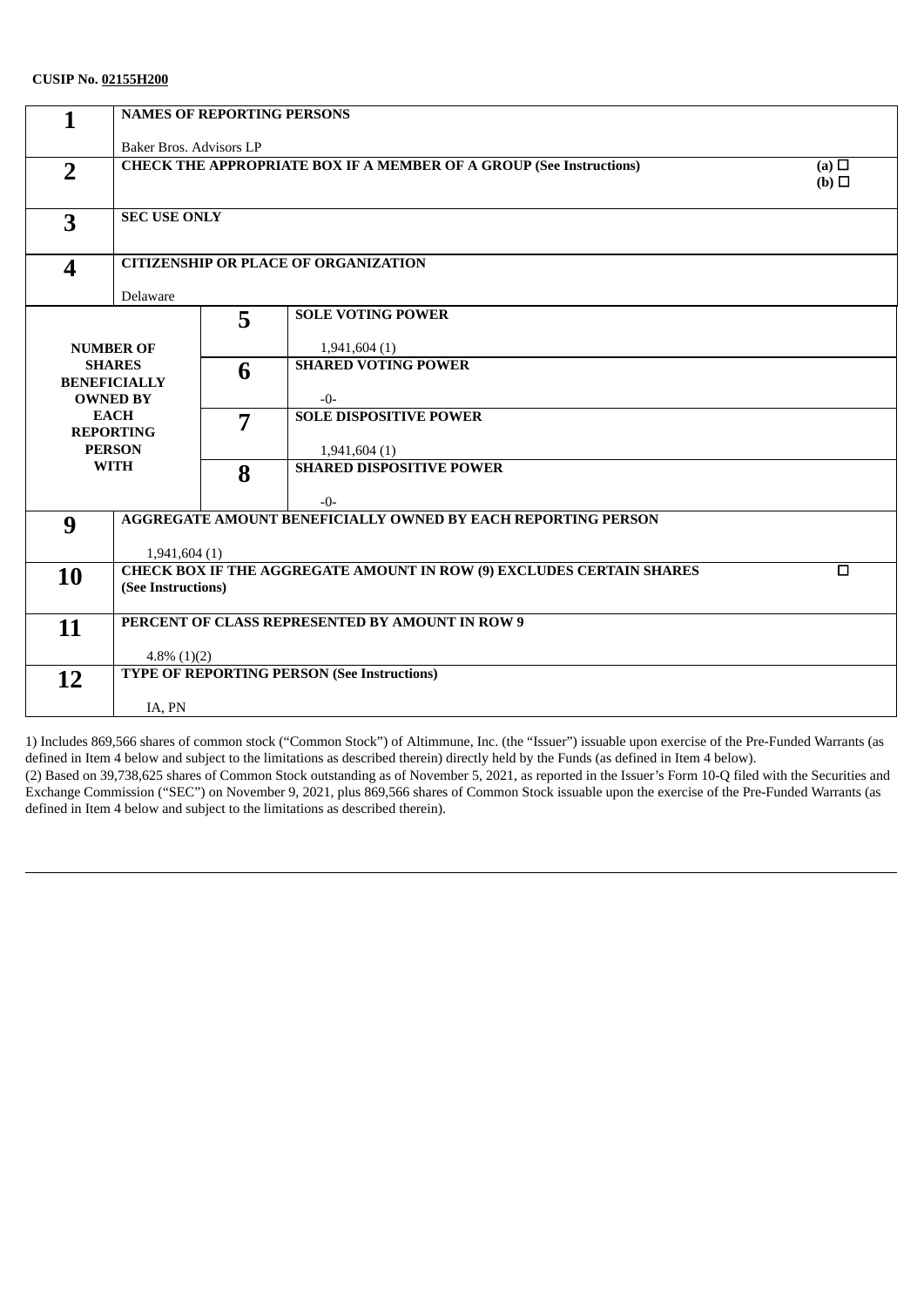| $\mathbf{1}$            | <b>NAMES OF REPORTING PERSONS</b>                                                               |   |                                        |  |
|-------------------------|-------------------------------------------------------------------------------------------------|---|----------------------------------------|--|
|                         | Baker Bros. Advisors (GP) LLC                                                                   |   |                                        |  |
| $\overline{2}$          | <b>CHECK THE APPROPRIATE BOX IF A MEMBER OF A GROUP (See Instructions)</b><br>(a) $\Box$<br>(b) |   |                                        |  |
| 3                       | <b>SEC USE ONLY</b>                                                                             |   |                                        |  |
| $\overline{\mathbf{4}}$ | <b>CITIZENSHIP OR PLACE OF ORGANIZATION</b><br>Delaware                                         |   |                                        |  |
|                         |                                                                                                 | 5 | <b>SOLE VOTING POWER</b>               |  |
|                         | <b>NUMBER OF</b>                                                                                |   | 1,941,604(1)                           |  |
|                         | <b>SHARES</b><br><b>BENEFICIALLY</b>                                                            | 6 | <b>SHARED VOTING POWER</b>             |  |
|                         | <b>OWNED BY</b><br><b>EACH</b>                                                                  |   | $-0-$<br><b>SOLE DISPOSITIVE POWER</b> |  |
|                         | <b>REPORTING</b>                                                                                | 7 |                                        |  |
|                         | <b>PERSON</b>                                                                                   |   | 1,941,604(1)                           |  |
|                         | <b>WITH</b>                                                                                     | 8 | <b>SHARED DISPOSITIVE POWER</b>        |  |
|                         |                                                                                                 |   | $-0-$                                  |  |
| 9                       | <b>AGGREGATE AMOUNT BENEFICIALLY OWNED BY EACH REPORTING PERSON</b>                             |   |                                        |  |
|                         | 1,941,604(1)                                                                                    |   |                                        |  |
| <b>10</b>               | CHECK BOX IF THE AGGREGATE AMOUNT IN ROW (9) EXCLUDES CERTAIN SHARES<br>$\Box$                  |   |                                        |  |
| (See Instructions)      |                                                                                                 |   |                                        |  |
|                         | PERCENT OF CLASS REPRESENTED BY AMOUNT IN ROW 9                                                 |   |                                        |  |
| 11                      |                                                                                                 |   |                                        |  |
|                         | $4.8\%$ (1)(2)                                                                                  |   |                                        |  |
| 12                      | <b>TYPE OF REPORTING PERSON (See Instructions)</b>                                              |   |                                        |  |
|                         | <b>HC, OO</b>                                                                                   |   |                                        |  |
|                         |                                                                                                 |   |                                        |  |

(1) Includes 869,566 shares of Common Stock issuable upon exercise of the Pre-Funded Warrants (as defined in Item 4 below and subject to the limitations as described therein) directly held by the Funds (as defined in Item 4 below).

(2) Based on 39,738,625 shares of Common Stock outstanding as of November 5, 2021, as reported in the Issuer's Form 10-Q filed with the SEC on November 9, 2021, plus 869,566 shares of Common Stock issuable upon the exercise of the Pre-Funded Warrants (as defined in Item 4 below and subject to the limitations as described therein).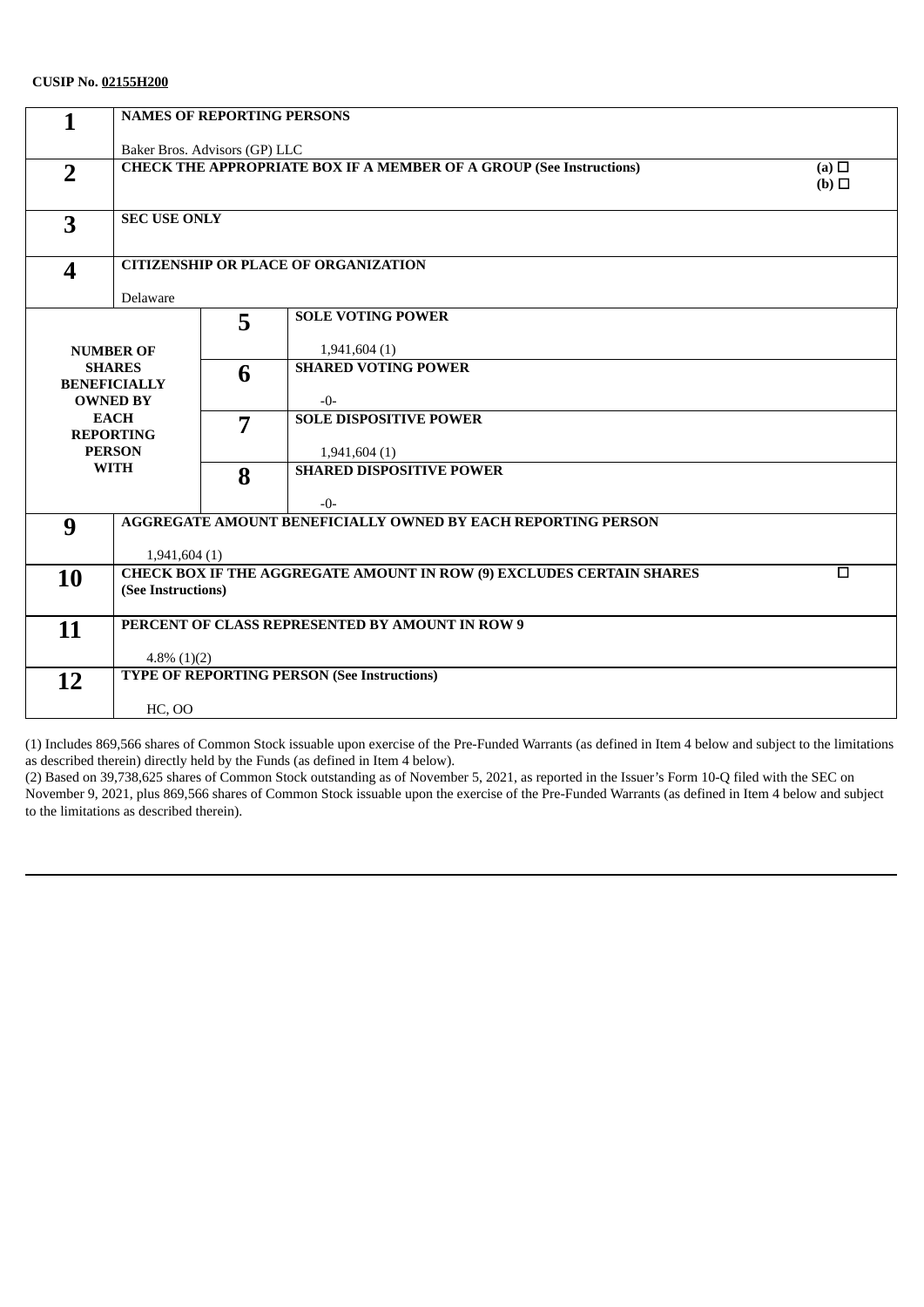| 1                       | <b>NAMES OF REPORTING PERSONS</b>                                                        |                    |                                                                     |     |  |
|-------------------------|------------------------------------------------------------------------------------------|--------------------|---------------------------------------------------------------------|-----|--|
|                         | Felix J. Baker                                                                           |                    |                                                                     |     |  |
| $\overline{2}$          | <b>CHECK THE APPROPRIATE BOX IF A MEMBER OF A GROUP (See Instructions)</b><br>(a) $\Box$ |                    |                                                                     |     |  |
|                         |                                                                                          |                    |                                                                     | (b) |  |
|                         |                                                                                          |                    |                                                                     |     |  |
| 3                       | <b>SEC USE ONLY</b>                                                                      |                    |                                                                     |     |  |
| $\overline{\mathbf{4}}$ | <b>CITIZENSHIP OR PLACE OF ORGANIZATION</b>                                              |                    |                                                                     |     |  |
|                         | <b>United States</b>                                                                     |                    |                                                                     |     |  |
|                         |                                                                                          | 5                  | <b>SOLE VOTING POWER</b>                                            |     |  |
|                         |                                                                                          |                    |                                                                     |     |  |
|                         | <b>NUMBER OF</b>                                                                         |                    | 1,941,604(1)                                                        |     |  |
|                         | <b>SHARES</b><br><b>BENEFICIALLY</b>                                                     | 6                  | <b>SHARED VOTING POWER</b>                                          |     |  |
|                         | <b>OWNED BY</b>                                                                          |                    | $-0-$                                                               |     |  |
|                         | <b>EACH</b>                                                                              | 7                  | <b>SOLE DISPOSITIVE POWER</b>                                       |     |  |
|                         | <b>REPORTING</b>                                                                         |                    |                                                                     |     |  |
|                         | <b>PERSON</b>                                                                            |                    | 1,941,604(1)                                                        |     |  |
|                         | <b>WITH</b>                                                                              | 8                  | <b>SHARED DISPOSITIVE POWER</b>                                     |     |  |
|                         |                                                                                          |                    | $-0-$                                                               |     |  |
| 9                       |                                                                                          |                    | <b>AGGREGATE AMOUNT BENEFICIALLY OWNED BY EACH REPORTING PERSON</b> |     |  |
|                         | 1,941,604(1)                                                                             |                    |                                                                     |     |  |
| <b>10</b>               | CHECK BOX IF THE AGGREGATE AMOUNT IN ROW (9) EXCLUDES CERTAIN SHARES<br>$\Box$           |                    |                                                                     |     |  |
|                         |                                                                                          | (See Instructions) |                                                                     |     |  |
|                         |                                                                                          |                    |                                                                     |     |  |
| 11                      | PERCENT OF CLASS REPRESENTED BY AMOUNT IN ROW 9                                          |                    |                                                                     |     |  |
|                         | $4.8\%$ (1)(2)                                                                           |                    |                                                                     |     |  |
| 12                      | <b>TYPE OF REPORTING PERSON (See Instructions)</b>                                       |                    |                                                                     |     |  |
|                         |                                                                                          |                    |                                                                     |     |  |
|                         | IN, HC                                                                                   |                    |                                                                     |     |  |

(1) Includes 869,566 shares of Common Stock issuable upon exercise of the Pre-Funded Warrants (as defined in Item 4 below and subject to the limitations as described therein) directly held by the Funds (as defined in Item 4 below).

(2) Based on 39,738,625 shares of Common Stock outstanding as of November 5, 2021, as reported in the Issuer's Form 10-Q filed with the SEC on November 9, 2021, plus 869,566 shares of Common Stock issuable upon the exercise of the Pre-Funded Warrants (as defined in Item 4 below and subject to the limitations as described therein).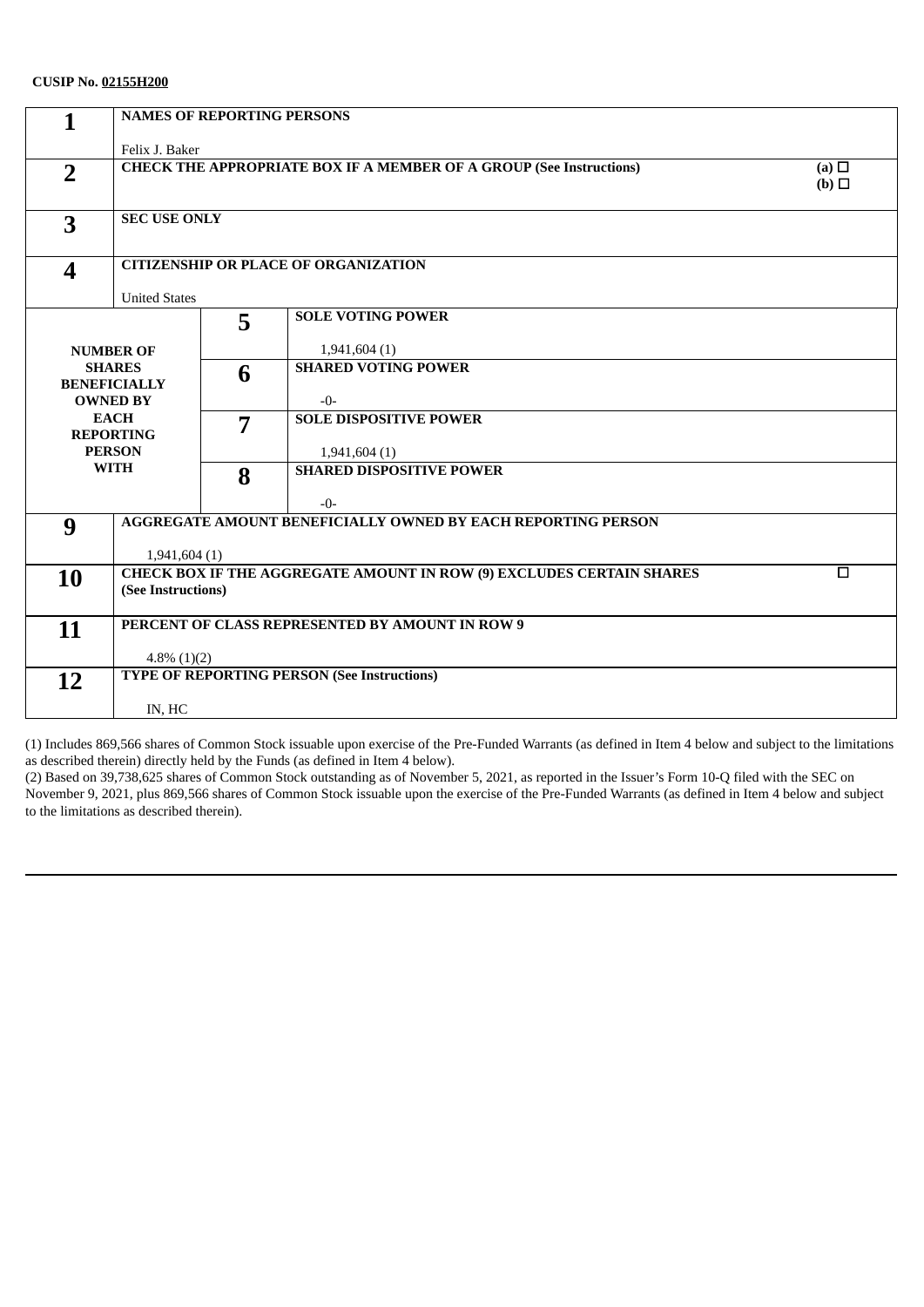| 1                       | <b>NAMES OF REPORTING PERSONS</b>                                                        |                     |                                                 |  |  |
|-------------------------|------------------------------------------------------------------------------------------|---------------------|-------------------------------------------------|--|--|
|                         | Julian C. Baker                                                                          |                     |                                                 |  |  |
| $\overline{2}$          | <b>CHECK THE APPROPRIATE BOX IF A MEMBER OF A GROUP (See Instructions)</b><br>(a) $\Box$ |                     |                                                 |  |  |
|                         | (b)                                                                                      |                     |                                                 |  |  |
|                         |                                                                                          | <b>SEC USE ONLY</b> |                                                 |  |  |
| 3                       |                                                                                          |                     |                                                 |  |  |
| $\overline{\mathbf{4}}$ | <b>CITIZENSHIP OR PLACE OF ORGANIZATION</b>                                              |                     |                                                 |  |  |
|                         | <b>United States</b>                                                                     |                     |                                                 |  |  |
|                         |                                                                                          | 5                   | <b>SOLE VOTING POWER</b>                        |  |  |
|                         | <b>NUMBER OF</b>                                                                         |                     | 1,941,604(1)                                    |  |  |
|                         | <b>SHARES</b>                                                                            | 6                   | <b>SHARED VOTING POWER</b>                      |  |  |
|                         | <b>BENEFICIALLY</b><br><b>OWNED BY</b>                                                   |                     | $-0-$                                           |  |  |
|                         | <b>EACH</b>                                                                              | 7                   | <b>SOLE DISPOSITIVE POWER</b>                   |  |  |
|                         | <b>REPORTING</b><br><b>PERSON</b>                                                        |                     |                                                 |  |  |
|                         | <b>WITH</b>                                                                              | 8                   | 1,941,604(1)<br><b>SHARED DISPOSITIVE POWER</b> |  |  |
|                         |                                                                                          |                     |                                                 |  |  |
|                         |                                                                                          |                     | $-0-$                                           |  |  |
| 9                       | AGGREGATE AMOUNT BENEFICIALLY OWNED BY EACH REPORTING PERSON                             |                     |                                                 |  |  |
|                         | 1,941,604(1)                                                                             |                     |                                                 |  |  |
| <b>10</b>               | CHECK BOX IF THE AGGREGATE AMOUNT IN ROW (9) EXCLUDES CERTAIN SHARES<br>$\Box$           |                     |                                                 |  |  |
|                         | (See Instructions)                                                                       |                     |                                                 |  |  |
| 11                      |                                                                                          |                     | PERCENT OF CLASS REPRESENTED BY AMOUNT IN ROW 9 |  |  |
|                         | $4.8\%$ (1)(2)                                                                           |                     |                                                 |  |  |
| 12                      | <b>TYPE OF REPORTING PERSON (See Instructions)</b>                                       |                     |                                                 |  |  |
|                         |                                                                                          |                     |                                                 |  |  |
|                         | IN, HC                                                                                   |                     |                                                 |  |  |

(1) Includes 869,566 shares of Common Stock issuable upon exercise of the Pre-Funded Warrants (as defined in Item 4 below and subject to the limitations as described therein) directly held by the Funds (as defined in Item 4 below).

(2) Based on 39,738,625 shares of Common Stock outstanding as of November 5, 2021, as reported in the Issuer's Form 10-Q filed with the SEC on November 9, 2021, plus 869,566 shares of Common Stock issuable upon the exercise of the Pre-Funded Warrants (as defined in Item 4 below and subject to the limitations as described therein).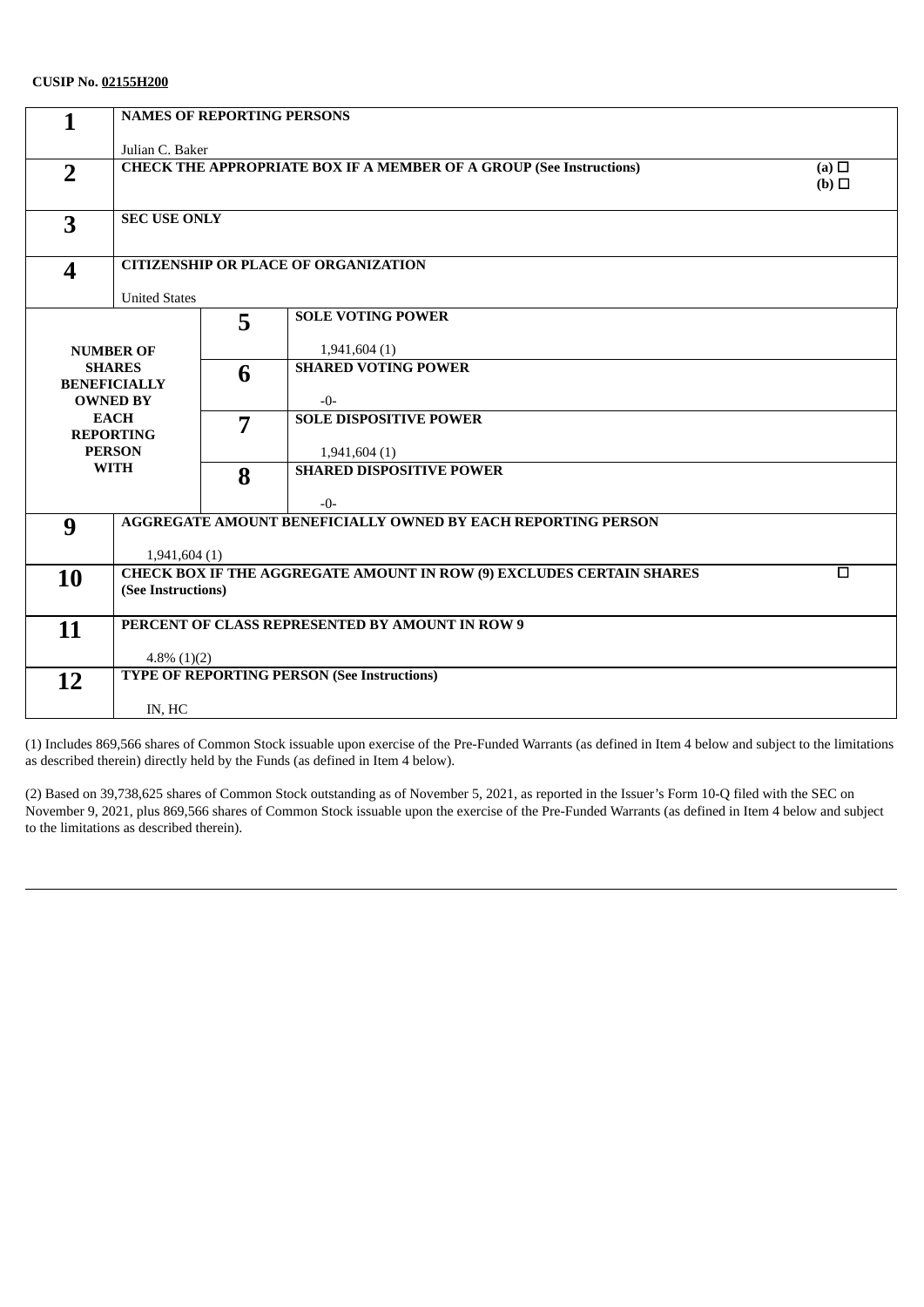### **Amendment No. 1 to Schedule 13G**

This Amendment No. 1 to Schedule 13G amends and restates the previously filed Schedule 13G filed by Baker Bros. Advisors LP (the "Adviser"), Baker Bros. Advisors (GP) LLC (the "Adviser GP"), Julian C. Baker and Felix J. Baker (collectively, the "Reporting Persons"). Except as supplemented herein, such statements, as heretofore amended and supplemented, remain in full force and effect.

| <b>Name of Issuer:</b>                                                                                                                                                                                                                                                                        |
|-----------------------------------------------------------------------------------------------------------------------------------------------------------------------------------------------------------------------------------------------------------------------------------------------|
| Altimmune, Inc. (the "Issuer")                                                                                                                                                                                                                                                                |
| <b>Address of Issuer's Principal Executive Offices:</b>                                                                                                                                                                                                                                       |
| 910 Clopper Road, Suite 201S<br>Gaithersburg, Maryland 20878                                                                                                                                                                                                                                  |
| <b>Name of Person Filing:</b>                                                                                                                                                                                                                                                                 |
| This Amendment No. 1 is being filed jointly by the Reporting Persons.                                                                                                                                                                                                                         |
| <b>Address of Principal Business Office or, if None, Residence:</b>                                                                                                                                                                                                                           |
| The business address of each of the Reporting Persons is:<br>c/o Baker Bros. Advisors LP<br>860 Washington Street, 3rd Floor<br>New York, NY 10014<br>$(212)$ 339-5690                                                                                                                        |
| Citizenship:                                                                                                                                                                                                                                                                                  |
| The Adviser is a limited partnership organized under the laws of the State of Delaware. The Adviser GP is a limited liability company<br>organized under the laws of the State of Delaware. The citizenship of each of Julian C. Baker and Felix J. Baker is the United States of<br>America. |
|                                                                                                                                                                                                                                                                                               |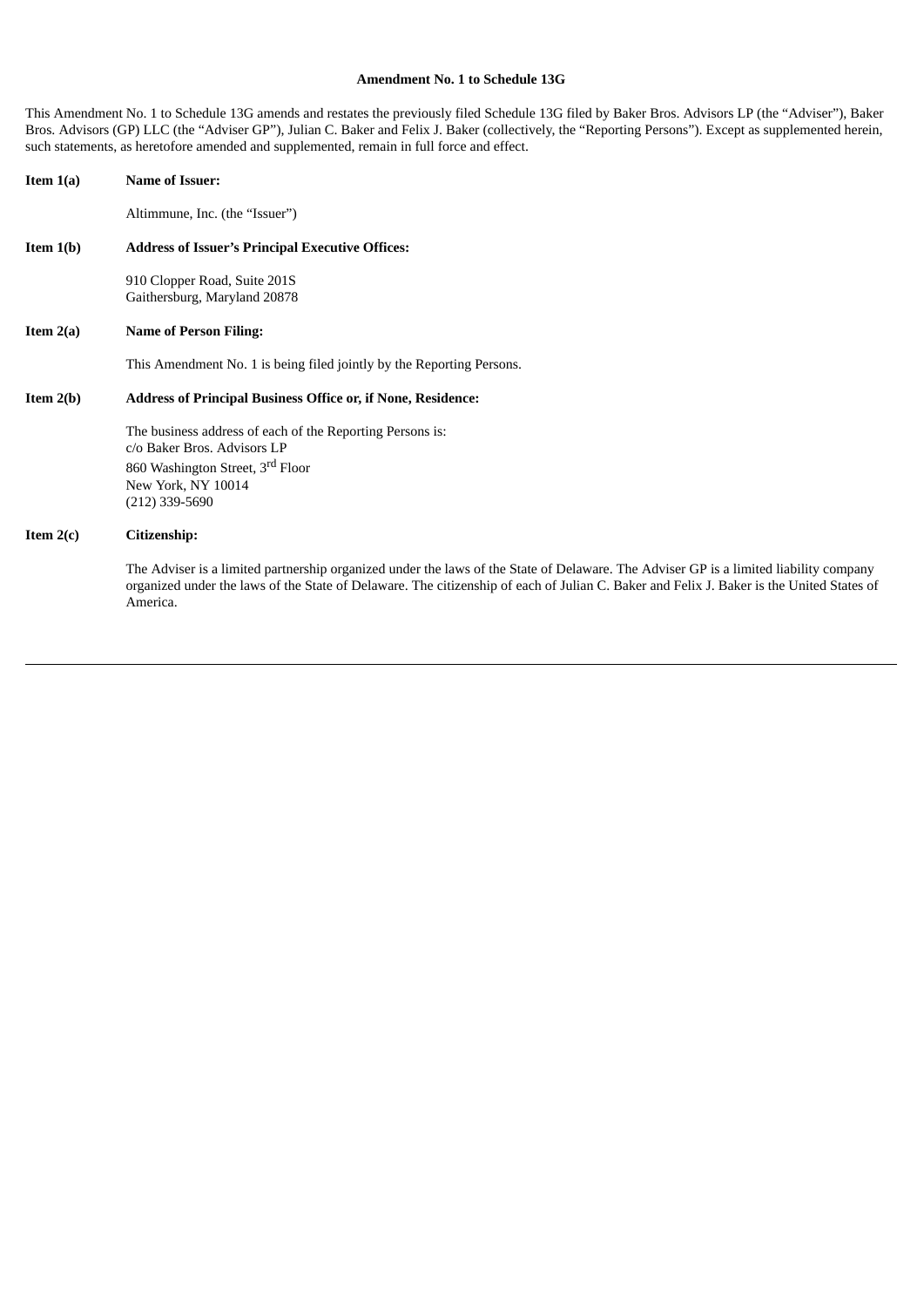**Item 2(d) Title of Class of Securities**

Common Stock, par value \$0.0001 per share ("Common Stock").

**Item 2(e) CUSIP Number**

02155H200

### Item 3. If this statement is filed pursuant to §§240.13d-1(b) or (c), check whether the person filing is a:

(a)  $\Box$  Broker or dealer registered under Section 15 of the Exchange Act.

(b)  $\Box$  Bank as defined in section 3(a)(6) of the Exchange Act.

(c)  $\Box$  Insurance company as defined in section 3(a)(19) of the Exchange Act.

(d)  $\Box$  Investment company registered under section 8 of the Investment Company Act of 1940.

(e)  $\boxtimes$  An investment adviser in accordance with Rule 13d-1(b)(1)(ii)(E).

(f)  $\Box$  An employee benefit plan or endowment fund in accordance with Rule 13d-1(b)(1)(ii)(F).

(g)  $\boxtimes$  A parent holding company or control person in accordance with Rule 13d-1(b)(1)(ii)(G).

(h)  $\Box$  A savings association as defined in Section 3(b) of the Federal Deposit Insurance Act.

(i)  $\Box$  A church plan that is excluded from the definition of an investment company under section 3(c)(14) of the Investment Company Act of 1940.

(j)  $\Box$  Group, in accordance with Rule 13d-1(b)(1)(ii)(J).

### **Item 4. Ownership.**

Items 5 through 9 and 11 of each of the cover pages to this Amendment No. 1 are incorporated herein by reference. Set forth below is the aggregate number of shares of Common Stock directly held by each of Baker Brothers Life Sciences, L.P. ("Life Sciences") and 667, L.P. ("667", and together with Life Sciences, the "Funds") which may be deemed to be indirectly beneficially owned by the Reporting Persons, as well as Common Stock that may be acquired upon exercise of pre-funded warrants with no expiration date with an exercise price of \$0.0001 per share of Common Stock ("Pre-Funded Warrants"), subject to the limitations on exercise described below.

The information set forth below is based on 39,738,625 shares of Common Stock outstanding as of November 5, 2021, as reported in the Issuer's Form 10- Q filed with the Securities and Exchange Commission ("SEC") on September 9, 2021, plus 869,566 shares of Common Stock issuable upon the exercise of Pre-Funded Warrants. Such percentage figures were calculated in accordance with Rule 13d-3 under the Securities Exchange Act of 1934, as amended (the "Exchange Act").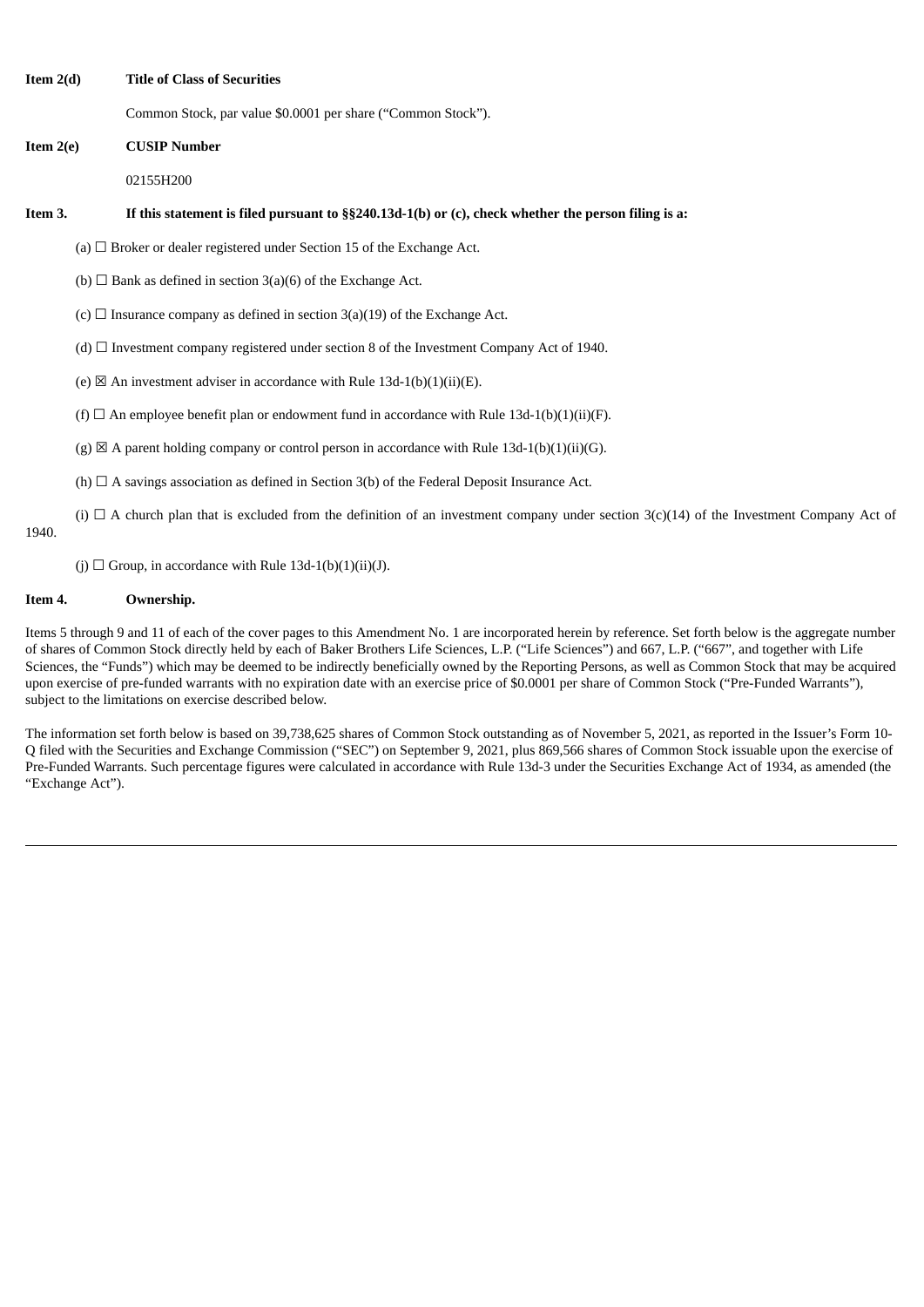|                                    | Number of Strates of Common    |                  |
|------------------------------------|--------------------------------|------------------|
|                                    | Stock we own or have the right | Percent of Class |
| Holder                             | to acquire within 60 days      | Outstanding      |
| 667, L.P.                          | 145.084                        | $0.4\%$          |
| Baker Brothers Life Sciences, L.P. | 1,796,520                      | 4.4%             |
| <b>Total</b>                       | 1,941,604                      | 4.8%             |

Number of Shares of Common

The Pre-Funded Warrants are only exercisable to the extent that after giving effect to such exercise the holders thereof, their affiliates and any person who are members of a Section 13(d) group with the holders or its affiliates would beneficially own in the aggregate, for purposes of Rule 13d-3 under the Exchange Act, no more than 4.99% of the outstanding Common Stock (the "Maximum Percentage"). By written notice to the Issuer, the Funds may from time to time increase or decrease the Maximum Percentage applicable to that Fund to any other percentage not in excess of 19.99%. Any such increase will not be effective until the 61st day after such notice is delivered to the Issuer. As a result of this restriction, the number of shares of Common Stock that may be issued upon exercise of the Pre-Funded Warrants by the above holders may change depending upon changes in the outstanding Common Stock.

Pursuant to the management agreements, as amended, among the Adviser, the Funds and their respective general partners, the Funds' respective general partners relinquished to the Adviser all discretion and authority with respect to the investment and voting power of the securities held by the Funds and thus the Adviser has complete and unlimited discretion and authority with respect to the Funds' investments and voting power over investments.

The Adviser GP, Felix J. Baker and Julian C. Baker as managing members of the Adviser GP, and the Adviser may be deemed to be beneficial owners of securities of the Issuer directly held by the Funds.

### **Item 5. Ownership of Five Percent or Less of a Class.**

If this statement is being filed to report the fact that as of the date hereof the reporting person has ceased to be the beneficial owner of more than five percent of the class of securities, check the following  $\boxtimes$ .

## **Item 6. Ownership of More than Five Percent on Behalf of Another Person.**

N/A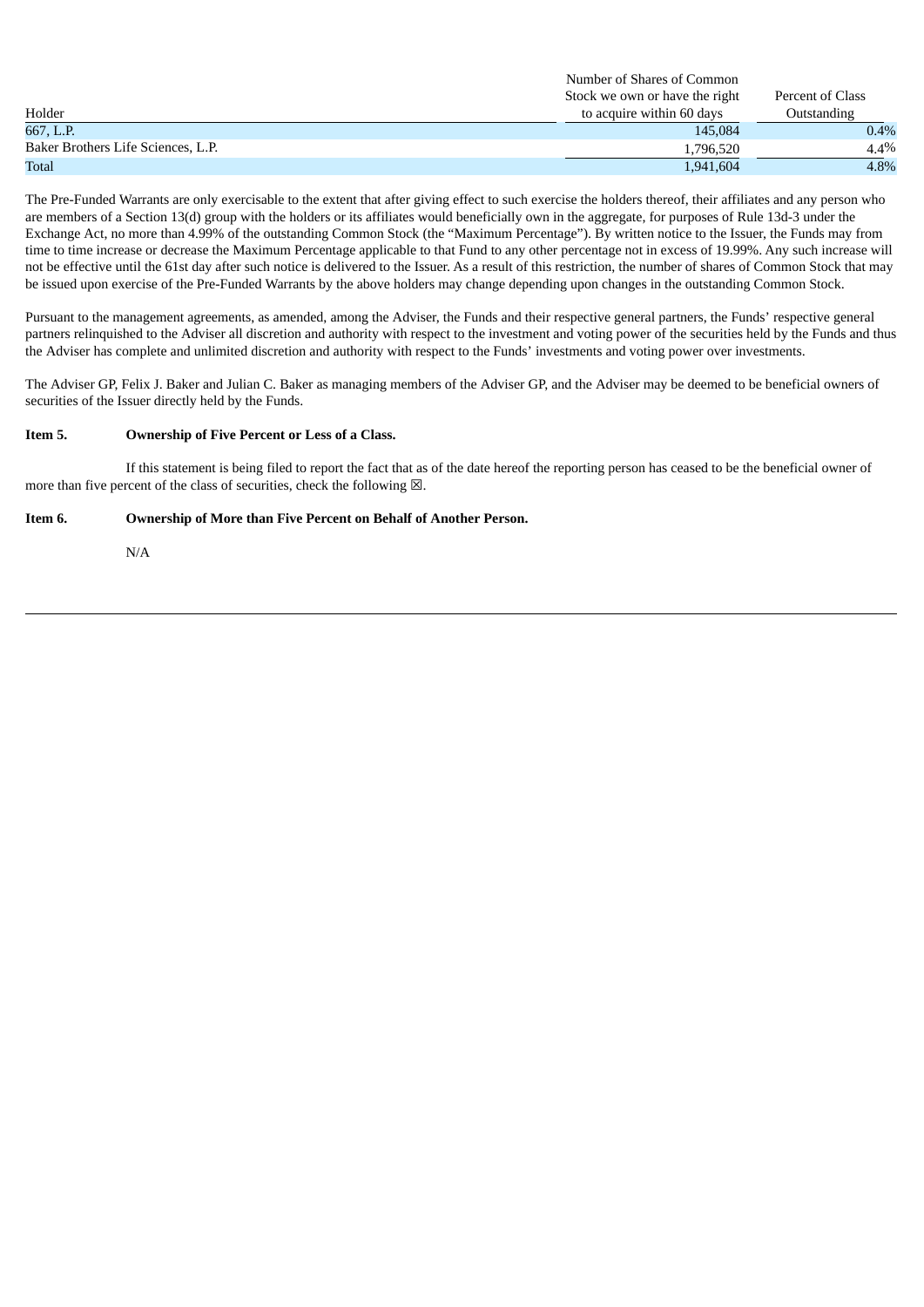| Item 7.  | Identification and Classification of the Subsidiary Which Acquired the Security Being Reported on by the Parent Holding<br><b>Company or Control Person.</b> |
|----------|--------------------------------------------------------------------------------------------------------------------------------------------------------------|
|          | The information in Item 4 is incorporated herein by reference.                                                                                               |
| Item 8.  | <b>Identification and Classification of Members of the Group.</b>                                                                                            |
|          | N/A                                                                                                                                                          |
| Item 9.  | <b>Notice of Dissolution of Group.</b>                                                                                                                       |
|          | N/A                                                                                                                                                          |
| Item 10. | Certification.                                                                                                                                               |

By signing below I certify that, to the best of my knowledge and belief, the securities referred to above were acquired and are held in the ordinary course of business and were not acquired and are not held for the purpose of or with the effect of changing or influencing the control of the issuer of the securities and were not acquired and are not held in connection with or as a participant in any transaction having that purpose or effect.